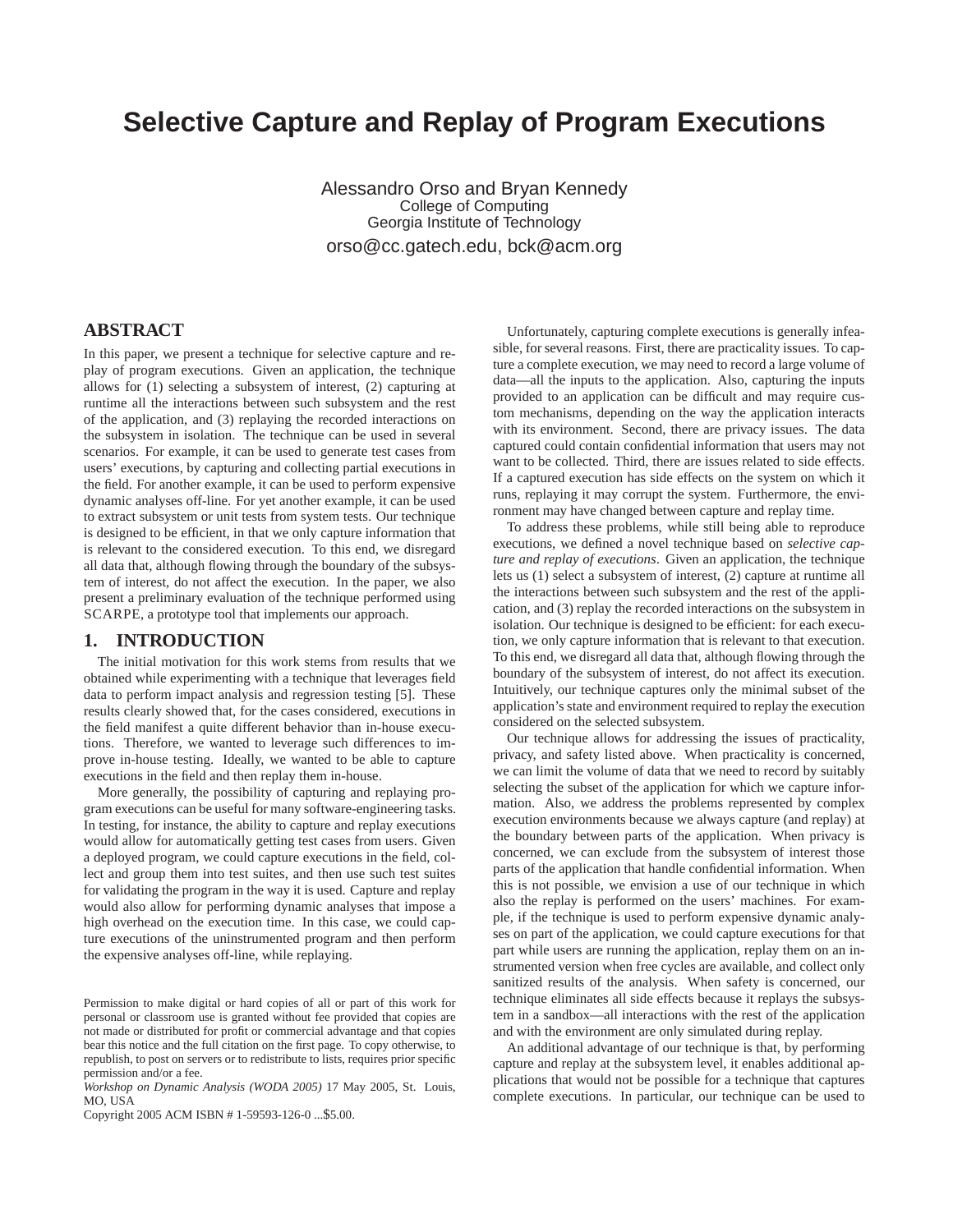

**Figure 1: Example application.**

automatically generate subsystem and unit test cases from system test cases (or from complete executions in general). Because of the way we capture and replay, such test cases would include all needed stubs, drivers, and even oracles, and could benefit testing activities such as regression testing.

In this paper, we present our technique for selective capture and replay. We also present a prototype tool, called SCARPE, that implements our technique for Java programs, and a study that shows the feasibility of the approach. Finally, we discuss several direction for future research.

# **2. SELECTIVE CAPTURE AND REPLAY**

# **2.1 Overview**

Before presenting our technique for selective capture and replay, we provide an example that we use in the rest of the discussion to motivate and illustrate the technique. Figure 1 shows a networked, multi-user application that receives inputs from users and performs read and write accesses to both a database and the filesystem. The example is representative of situations in which capturing all the information required to replay the entire application would involve technical challenges (e.g., collecting the data that flow from the users to the application and vice versa), storage problems (e.g., we may have to record consistent portions of the database), and privacy issues (e.g., the information provided by the users may be confidential). We use this kind of application as an example because it lets us stress that many systems are complex and operate in a varied and complicated environment. However, the above issues would arise, to different extents, for most applications (e.g., mail clients, word processors, web servers).

Our technique allows for overcoming these issues by providing a flexible and efficient way to capture and replay executions. More precisely, our technique has three main characteristics.

**First**, it captures and replays executions *selectively*. Users can specify the subset of the application that they are interested in capturing and replaying, and the technique only captures execution data for such subsystem. For example, considering Figure 1, we could specify that we are interested in capturing only the parts of the execution that involve the highlighted *application subset*.

**Second**, our technique captures and replays executions in terms of events. During capture, the technique records every relevant interaction between the selected application subset and the rest of the system as an event with a set of attributes. During replay, the



**Figure 2: Overview of the technique.**

technique reads the recorded set of events and replays the corresponding interactions.

**Third**, when recording events, our technique does not capture all the information that traverses the boundary between the selected application subset and the rest of the system. Instead, it captures only *partial data* and disregards the rest, which is of fundamental importance for the practicality of the technique.

## **2.2 The Technique**

Because the characteristics of the programming language targeted by the technique considerably affect its definition, we define our technique for a specific language: Java.<sup>1</sup> Although Java is our reference language, the technique should be generally applicable or adaptable to any object-oriented language that has the same features of Java or a subset thereof.

In the rest of the paper, we use the following terminology. We refer to the selected application subsystem as the *observed set* and to the classes in the observed set as the *observed classes* (or code). *Observed methods* and *observed fields* are methods and fields of observed classes. We define in an analogous way the terms *unobserved set*, *unobserved classes*, *unobserved code*, *unobserved methods*, and *unobserved fields*. The term *external code* indicates unobserved and library code together. The term *unmodifiable classes* denotes classes whose code cannot be modified (e.g., some system classes, such as java.lang.Class, or classes containing native methods), and the term *modifiable classes* refers to all other classes.

Our technique is divided in two main phases: capture and replay. Figure 2 informally depicts the two phases.

The capture phase takes place while the application is running (e.g., in the field or during testing). Before the application starts, based on the user-provided list of observed classes, the technique identifies the boundaries of the observed set and suitably modifies the application to be able to capture interactions between the observed set and the rest of the system. The application is modified by inserting probes (i.e., instructions added to the code through instrumentation) into the code. When the modified application runs, the probes in the code suitably generate events for the interactions between the observed classes and the external code. The events, together with their attributes, are recorded in an *event log*.

In the replay phase, the technique automatically provides a *replay scaffolding*. The replay scaffolding inputs the event log produced during capture and replays each event in the log by acting as

<sup>&</sup>lt;sup>1</sup>We refer to Java before the introduction of generic classes.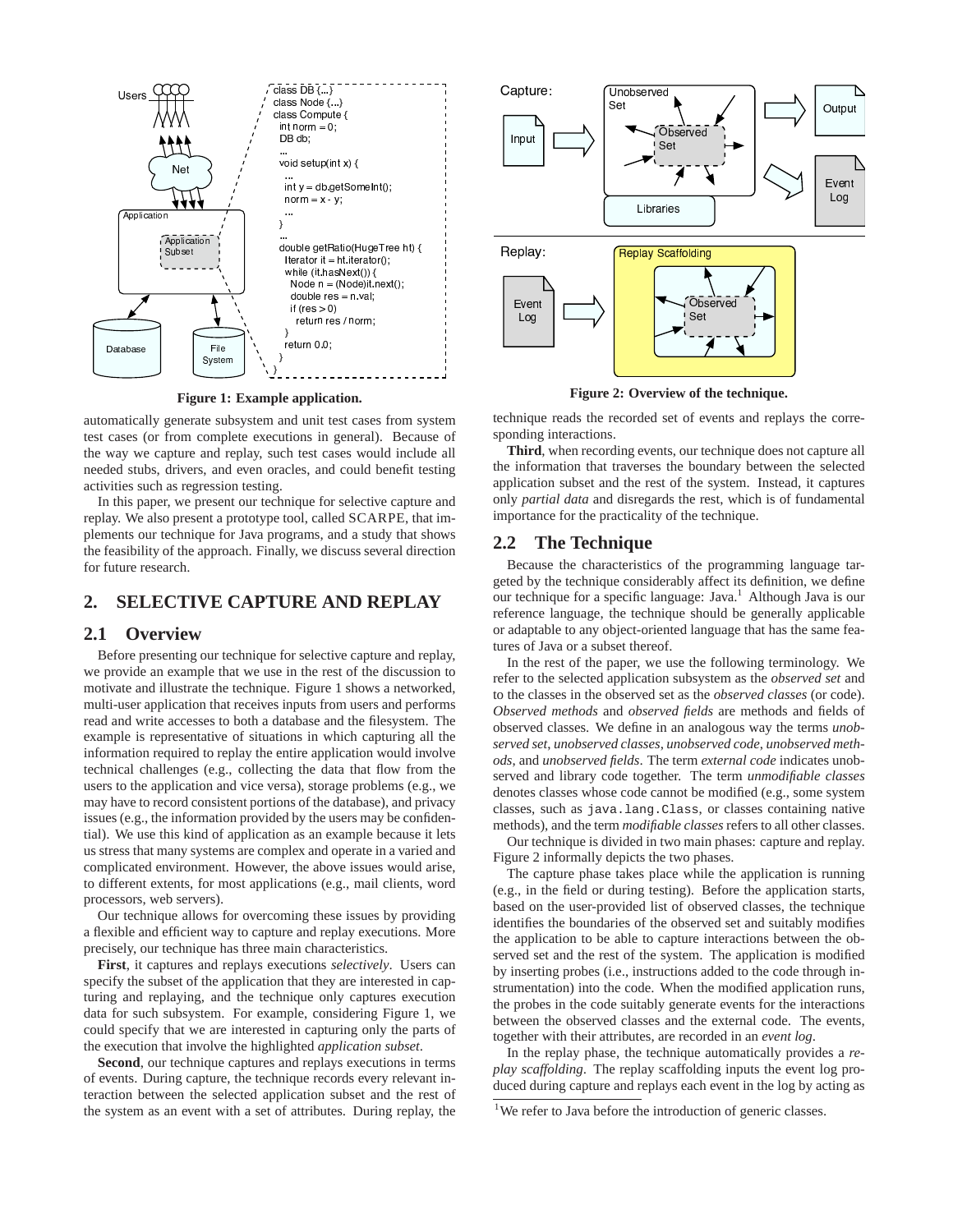both a driver and a stub. Replaying an event corresponds to either performing an action on the observed set (e.g., writing an observed field) or consuming an action from the observed set (e.g., receiving a method invocation originally targeted to external code). Based on the event log, the replay scaffolding is able to generate and consume appropriate actions, so that during replay the right classes are created and the interactions among these classes are reproduced. We now discuss the two phases in detail.

# **2.3 Capture Phase**

As stated above, the capture phase works by (1) identifying all the interactions between observed and external code, (2) suitably instrumenting the application code, and (3) efficiently capturing interactions at runtime.

Before discussing the details of this phase, we need to introduce the concept of object ID. In the context of our technique, an *object ID* is a positive numeric ID that uniquely identifies a class instance. To generate such IDs, our technique uses a numeric *global ID* that is initialized to zero when capture starts. For modifiable classes, the object ID is generated by adding a numeric field to the classes and by adding a probe to the classes' constructors. The probe increments the global ID and stores the resulting value in the numeric field of the object being created. Therefore, given an instance of a modifiable class, the technique can retrieve its object ID by simply accessing the ID field in the instance. For unmodifiable classes, we associate IDs to instances using a *reference map*. The reference map contains information about how to map an object to its ID and is populated incrementally. Every time the technique needs an object ID for an instance of an unmodifiable class, it checks whether there is an entry in the reference map for that instance. If so, the technique gets from the map the corresponding ID. Otherwise, it increments the global ID and creates a new entry in the map for that instance with the current value of the global ID.

In the rest of the section, we first discuss how our technique can efficiently capture interactions by minimizing the amount of information to be recorded. Then, we discuss the different kinds of interactions identified by our technique, the corresponding events captured, and the approach used to capture them.

#### *2.3.1 Capturing Partial Information*

A major issue, when capturing data flowing through the boundary of a subsystem (e.g., values assigned to a field) is that the types of such data range from simple scalar values to complex and composite objects. Whereas capturing scalar values can be done inexpensively, collecting object values is computationally and space expensive. A straightforward approach that captures all values through the system (e.g., by serializing objects passed as parameters) would incur in a tremendous overhead and would render the approach impractical. (In preliminary work, we measured time overhead of over 500% for a technique based on object serialization.) Our key intuition to address this problem is that (1) we only need to capture the subsets of those objects that affect the computation, and (2) we can conservatively approximate such subset by capturing it incrementally and on demand.

Consider again method getRatio in Figure 1 and assume that, for a given call, the first node whose value is greater than zero is the fifth node returned by the iterator. For that call, even if ht contains millions of nodes, we only need to store the five nodes accessed within the loop. We can push this approach even further: in general, we do not need to capture objects at all. Ultimately, what affects the computation are the scalar values stored in those objects or returned by methods of those objects. Therefore, as long as we can automatically identify and intercept accesses to those values, we can disregard the objects' state. For instance, in the example considered, the only data we need to store to replay the considered call are the boolean values returned by the calls to the iterator's method hasNext, which determine the value of the while predicate, and the double values associated with the five nodes accessed.

Although it is in general not possible to identify in advance which subset of the information being passed to a method is relevant for a given call, we can conservatively approximate such subset by collecting it incrementally. To this end, we leverage our object-ID mechanism to record only minimal information about the objects involved in the computation. When logging data that cross the boundaries of the observed set (e.g., parameters and exceptions), we record the actual value of the data only for scalar values. For objects, we only record their object ID and type. (We need to record the type to be able to recreate the object during replay, as explained in Section 2.4.) With this approach, object IDs, types, and scalar values are the only information required to replay executions, which can dramatically reduce the cost of the capture phase.

#### *2.3.2 Interactions Observed–External Code*

*Method Calls.* The most common way for two parts of an application to interact is through method calls. In our case, we must account for both calls from the unobserved to the observed code (*incall*s) and calls from the observed to the unobserved code (*outcall*s). Note that the technique does not need to record calls among observed methods because such calls occur naturally during replay.

Our technique records four kinds of events related to method calls: (1) *OUTCALL* events, for calls from observed to unobserved code; (2) *INCALL* events, for calls from unobserved to observed code; (3) *OUTCALLRET* events, for returns from outcalls; and (4) *INCALLRET* events, for returns from incalls. OUTCALL and IN-CALL events have the following attributes:

**Receiver:** Fully qualified type and object ID of the receiver object. For static calls, the object ID is set to  $-1$ .

**Method called:** Signature of the method being called.

**Parameters:** A list of elements, one for each parameter. For scalar parameters, the list contains the actual value of the parameters, whereas for object parameters, the list contains the type of the parameter and the corresponding object ID (or a zero value, if the parameter is null).

OUTCALLRET and INCALLRET events contain only one attribute: the value returned. Analogous to call parameters, the attribute is the actual value in the case of scalar values, whereas it consists of the type of the value and the corresponding object ID if an object is returned.

To capture OUTCALL events, our technique modifies each observed method by adding a probe before each call to an external method. The signature of the method called is known statically, whereas the receiver's type and object ID and the information about the parameters is generally gathered at runtime.

To capture INCALL and INCALLRET events, our technique performs two steps. **First**, it replaces each public observed method m with a proxy method and an actual method. The *actual method* has the same body as m (modulo some instrumentation), but has a different signature that takes an additional parameter of a special type. The *proxy method*, conversely, has exactly the same signature as m, but a different implementation. The proxy method (1) creates and logs an appropriate *INCALL* event, (2) calls the actual method by specifying the same parameters it received plus the parameter of the special type, (3) collects the value returned by the actual method (if any) and logs an INCALLRET event, and (4) returns to its caller the collected value (if any). In this case, all the information needed to log the events, except for the object ID and the return value, can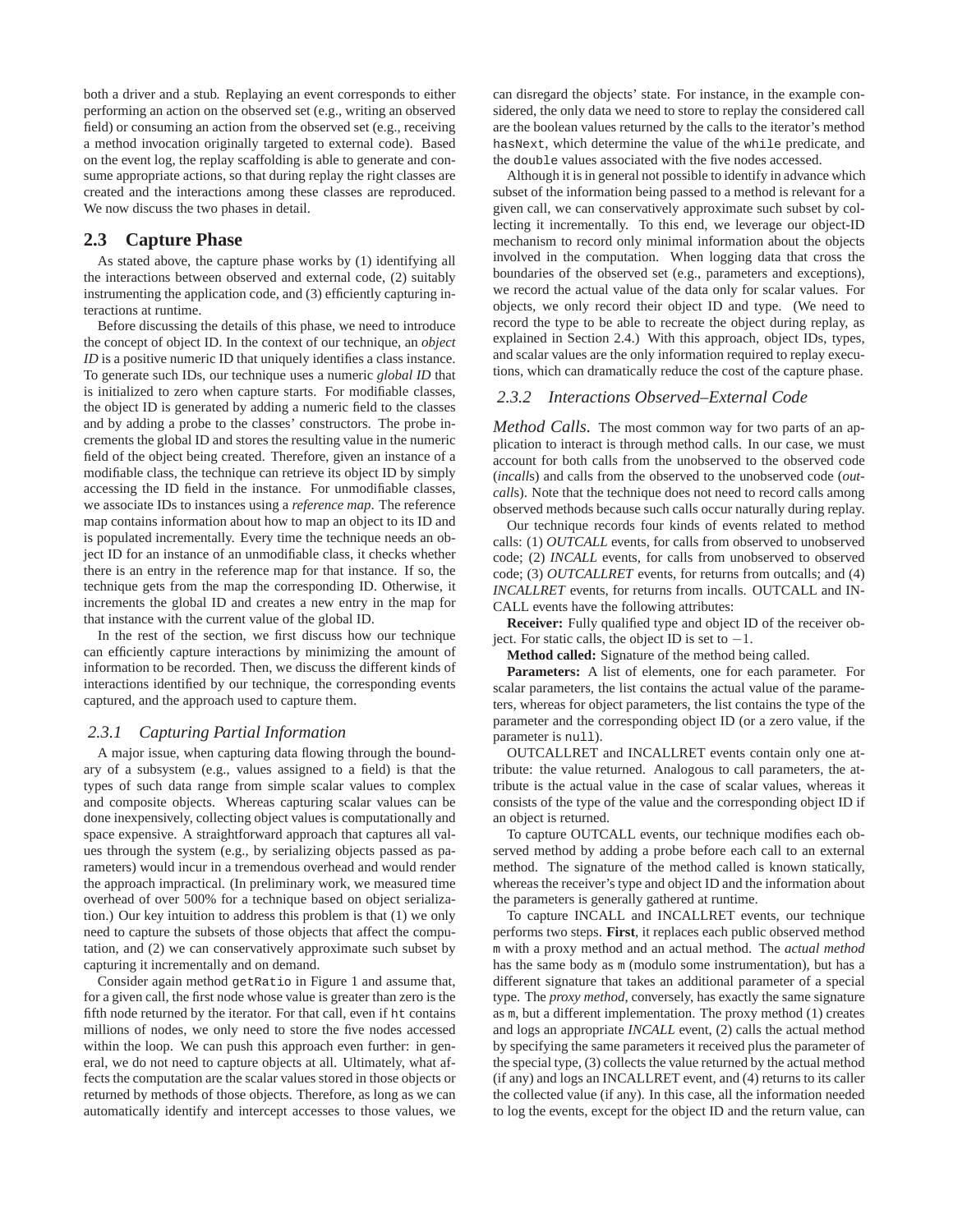be computed statically. **Second**, the technique modifies all calls from observed methods to public observed methods by adding the additional parameter of the special type mentioned above. In this way, we are guaranteed that calls that do not cross the boundaries of the observed code invoke the actual (and not the proxy) method and do not log any spurious INCALL or INCALLRET event (these calls and returns occur naturally during replay).

Finally, to capture OUTCALLRET events, our technique again modifies the observed methods by instrumenting each call to an external method. For each such call, the technique adds a probe that stores the value returned by the call (if any) and logs it.

*Access to Fields.* Interactions between different parts of an application also occur through accesses to fields. To account for these interactions, our technique records accesses to observed fields from unobserved code and accesses from observed code to unobserved fields and fields of library classes. In the case of accesses from unobserved code to observed fields, we only record write accesses read accesses do not affect the behavior of the observed classes and, thus, do not provide any useful information for replay. Further, unlike events generated in the observed code (e.g., OUTWRITE and OUTCALL events), read accesses cannot be used as oracles because they are generated by code that is not going to be executed at all during replay.

Our technique records three kinds of events for accesses to fields: (1) *OUTREAD* events, for read accesses from observed code to unobserved or library fields; (2) *OUTWRITE* events, for write accesses from observed code to unobserved or library fields; and (3) *INWRITE* events, for modifications to an observed field performed by external code. OUTREAD, OUTWRITE, and INWRITE events have the following attributes:

**Receiver:** Fully qualified type and object ID of the object whose field is being read or modified. As before, value  $-1$  is used in the case of access to a static field.

**Field Name:** Name of the field being accessed.

**Value:** Value being either read from or assigned to the field. Also in this case, the value corresponds to the actual values for scalar fields and to an object ID or zero (for null) otherwise.

To capture OUTREAD and OUTWRITE events, the technique first analyzes the observed code and identifies all the accesses to fields of external classes. Then, the technique adds a probe to each identified access: if the access is a read access, the probe logs an OUTREAD event with the value being read; if the access is a write access, the probe logs an OUTWRITE event with the value being written. The information about the field name is computed statically and added to the probes, whereas the information about the type and object ID is computed dynamically.

The method to capture INWRITE events is analogous to the one we just described for OUTWRITE events. The only difference is that the technique analyzes the modifiable external classes, instead of the observed ones, and instruments accesses to observed fields.

*Exceptions.* Exceptions too can cause interactions between different parts of an application. Moreover, interactions due to exceptions occur through implicit changes in the applications' control flow and are typically harder to identify than other types of interactions. For example, for the code in Figure 1, if the call to ht.iterator() in method getRatio terminated with an exception, the rest of the code in the method would not be executed. Not reproducing the exception during replay would result in a complete execution of the method, which does not correctly reproduce the recorded behavior. However, there is no point in getRatio's code in which the fact that an exception has occurred is explicit.

To capture interactions that occur due to exceptions, our technique records two types of events: (1) *EXCIN*, for exceptions that propagate from external to observed code; and (2) *EXCOUT*, for exceptions that propagate from observed to external code. EXCIN and EXCOUT events have only one attribute that consists of the type and object ID of the corresponding exception.

To collect EXCOUT events, our technique wraps each observed method m with an exception handler that includes the entire method's body and handles exceptions of any type. (In Java, this instrumentation is realized by adding a try-catch block that includes the entire method and catches exceptions of type java.lang.Throwable.) The handler's code checks, by inspecting the call stack, whether m's caller is an external method. If so, it records the type and object ID of the exception, logs the corresponding EXCOUT event, and re-throws the exception. Conversely, if m's caller is an observed method, the exception is still re-thrown, but is not logged as an EXCOUT event because it does not propagate to external code.

Similarly, to collect EXCIN events, our technique instruments all call sites in observed methods that call external methods. The technique wraps each such call site with an exception handler that also handles exception of any type. In this case, the handler's code gathers the type and object ID of the exception, logs the corresponding EXCIN event, and re-throws the exception.

Note that a single exception could result in multiple EXCIN and EXCOUT events, in the case in which it traverses the boundary between the observed and the external code multiple times.

#### **2.4 Replay Phase**

In the replay phase, our technique first performs two steps analogous in nature to the first two steps of the capture phase: it (1) identifies all the interactions between observed and external code, and (2) suitably instruments the application code. Then, the technique inputs an event log generated during capture and, for each event, either performs some action on the observed code or consumes some action coming from the observed code. In the rest of this section, we discuss how the replay phase handles the different logged events to correctly replay executions of the observed code.

#### *2.4.1 Object Creation*

In Section 2.3, we discussed how our technique associates object IDs to objects during capture. We now describe how object IDs are used in the replay phase, while generating and consuming events. Although we use a global ID and a reference map, analogous to the capture phase, the handling of IDs is different in this case. Unlike the capture phase, which associates IDs to objects flowing across the boundaries of the observed code, the replay phase extracts object IDs from the events' attributes and retrieves or creates the corresponding objects. Another difference between the two phases is that, during replay, all object IDs are stored in a reference map (not only the ones for instances of unmodifiable classes).

*Instances of External Classes.* Every time the technique processes an event whose attributes contain an object ID, it looks for a corresponding entry in the reference map. (The only exception is the case of object IDs with values zero or  $-1$ , which correspond to null values and static accesses, respectively.) If it finds an entry, it retrieves the object associated with that entry and uses it to reproduce the event. Otherwise, the technique increments the global counter, creates a placeholder object of the appropriate type (object IDs are always paired with a type in the events), and creates a new entry in the map for that instance with the current value of the global ID. A *placeholder object* is an object whose type and identity are meaningful, but whose state (i.e., the actual value of its fields) is irrelevant. We need to preserve objects' identity and type during replay for the execution to be type safe and to support some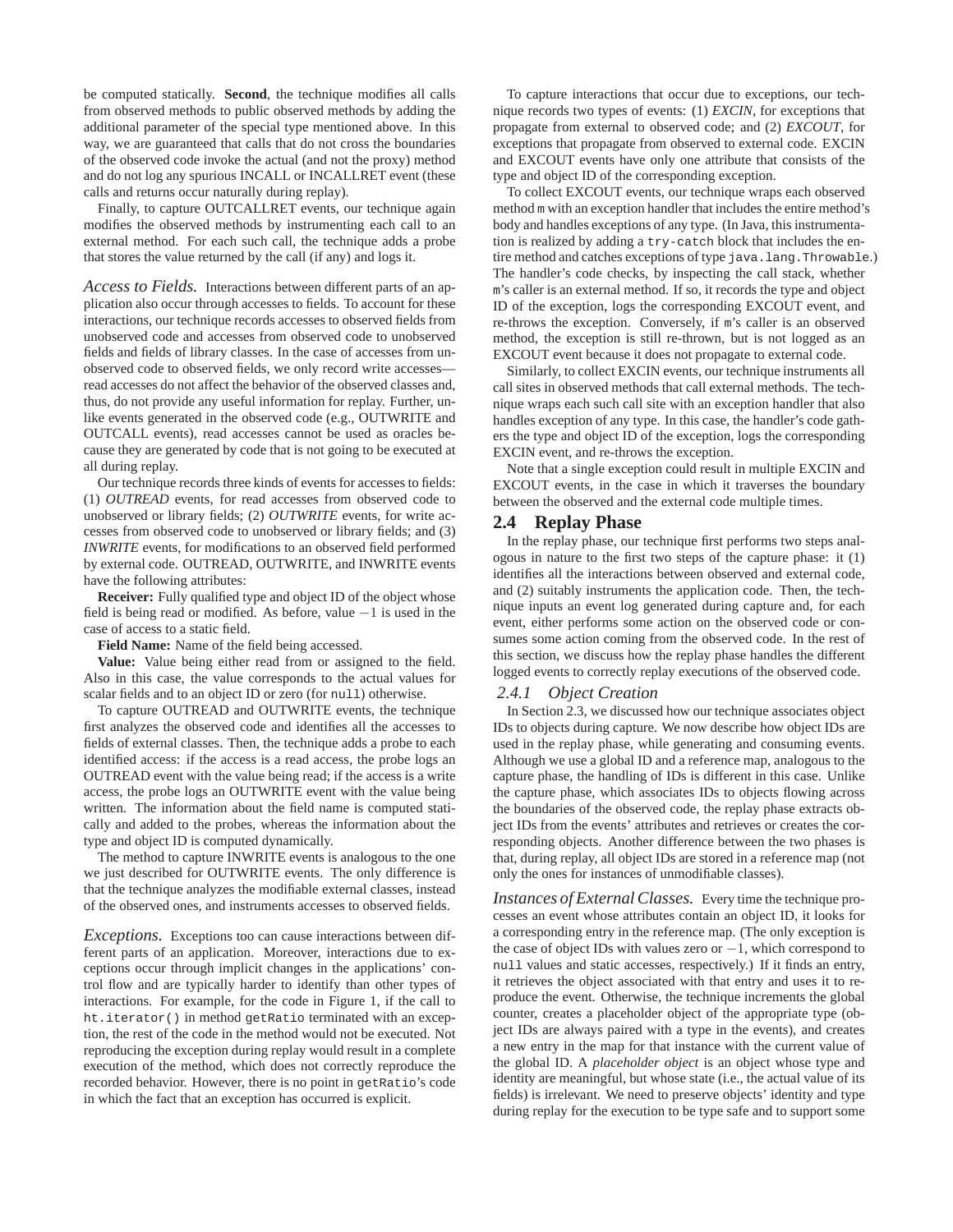forms of reflection (e.g., instanceof). Our technique uses *placeholder constructors* to build placeholder objects. For modifiable classes, the placeholder constructor is a new constructor added by our technique. The constructor takes a parameter of a special type, to make sure that its signature does not clash with any existing constructor, and contains only one statement—a call to its superclass's placeholder constructor.

For unmodifiable classes, our technique searches for a suitable constructor among the existing constructors for the class. In our current implementation, we simply hard-coded the constructor to be used in these special cases, but other approaches could be used.

*Instances of Observed Classes.* The case of observed classes is simpler. When replaying the incall to a constructor, the technique retrieves the object ID associated with the INCALL event, creates the object by calling the constructor (see Section 2.4.2), and adds an entry to the reference map for that instance and object ID. Note that, because of the way in which we replay events, instances will always be created in the same order. Therefore, we can use object IDs to correctly identify corresponding instances in the capture and replay phases, and to correctly reproduce events during replay.

#### *2.4.2 Events Replaying*

During replay, our technique acts as both a driver and a stub. It provides the scaffolding that mimics the behavior of the external code for executing the observed code in isolation. The replay scaffolding processes the events in the event log and passes the control to the observed code for INCALL, OUTCALLRET, and EXCIN events. When control returns to the scaffolding (e.g., because an incall returns or an exception is thrown), the scaffolding checks whether the event received from the code matches the next event in the log. If so, it reads the following event and continues the replay. Otherwise, it reports the problem and waits for a decision from the user, who can either stop the execution or skip the unmatched event and continue. The case of events that do not match (*out-of-sync events*) can occur only when replaying events on a different version of the observed code than the one used during capture.

Note that, whereas recording INCALL, INWRITE, OUTCALL-RET, and EXCIN events is necessary to replay executions, the need for recording the events generated in the observed code depends on the specific use of our technique. For example, if we use the technique to generate unit or subsystem test cases for regression testing, events originated in the observed code are useful because they can be used as oracles. For another example, if we use the technique to compute def-use coverage off-line, we can disregard those events. We now describe the handling of the different events during replay.

*INCALL Events.* To replay INCALL events, our technique first extracts from the event its three attributes: (1) receiver, which consists of type and object ID, (2) method called, and (3) parameters.

Second, it retrieves from the reference map the instance corresponding to the receiver's object ID. In this case, the object is necessarily already in the map, unless the method called is a constructor or the invoked method is static. If the INCALL does correspond to a constructor, the technique calls the constructor to create the object and associates it with the object ID in the event. If the call is static, no object is retrieved.

Third, the technique scans the list of parameters. For each scalar parameter, it retrieves the value from the event. Conversely, for each non-scalar parameter, it retrieves the corresponding object using the object ID. The retrieved object can be null, an actual object, if its class is part of the observed set, or a (possibly newlycreated) placeholder object otherwise.

Finally, the technique calls the specified method on the object (or on the class, in the case of static calls) using the retrieved parameters. After the call, the control flows to the observed code. Note that passing a placeholder object (i.e., an object with an undefined state) does not compromise the replay because all interactions of the observed code with external objects are suitably identified and intercepted by our technique.

*INCALLRET Events.* INCALLRET events occur as a consequence of an INCALL event and are consumed by the replay scaffolding. When the observed code returns after an INCALL, the scaffolding stores the return value, if any, and retrieves the next event from the event log. If the event is of type INCALLRET, the associated value is retrieved in the usual way (i.e., as a scalar value or as an object ID) and compared to the value actually returned. If the values match, the replay continues with the next event. Otherwise, an error is reported and user intervention is required.

*OUTCALL Events.* OUTCALL events are also consumed by the replay scaffolding. The technique instruments all observed classes so that each call to external classes is divided into two parts: the invocation of a specific method of the scaffolding (consumeCall), whose parameters contain information about the call, and an assignment that stores the value returned by consumeCall, if any, in the right variable in the observed code. For example, for the code in Figure 1, statement "Iterator it = ht.iterator();" would be replaced by the code (assuming that classes HugeTree and Iterator are defined in package  $foo$ ):<sup>2</sup>

| Object tmp = $scaffolding.comsumecall(''foo/HuqeTree''.$ |
|----------------------------------------------------------|
| $\langle$ object ID for $ht$ >.                          |
| "\iterator:()Lfoo/Iterator'',                            |
| $\langle$ empty array of paramters $\rangle$ ;           |
| Iterator it = $(Iterator)$ tmp;                          |

Method consumeCall retrieves the next event from the event log and checks whether the event is of type OUTCALL and the parameters match the attributes of the event. If this is not the case, an error is reported to the user.

*OUTCALLRET Events.* To replay OUTCALLRET events, our technique extracts from the event the returned value, by retrieving it in the usual way based on its type (scalar or object), and simply returns that value.

*OUTREAD and OUTWRITE Events.* To handle OUTREAD and OUTWRITE events, the replay phase instruments all observed classes so that each access to fields of external classes is replaced by a call to a specific method of the scaffolding: consumeRead for OUTREAD events, and consumeWrite for OUTWRITE events. For example, for the code in Figure 1, statement "double res = n.val;" would be replaced by the following code (assuming that class Node is defined in package bar):

| double res = $scaffolding.comsumeRead(''bar/Node'',$     |
|----------------------------------------------------------|
| $\langle$ objectID for $\langle$ $\rangle$ $\langle$ $ $ |
| $'$ val'');                                              |

Method consumeRead retrieves the next event from the event log and checks whether the event is of the right type and the parameters match the attributes of the event. If so, it retrieves the value associated with the event and returns it. Otherwise, it reports an error to the user. Method consumeWrite behaves in an analogous way, but does not return any value because, in the case of OUTWRITE events, no variable in the observed code is modified.

*INWRITE Events.* To replay an INWRITE event, our technique first retrieves from the event attributes (1) the receiver object (if

<sup>&</sup>lt;sup>2</sup>Our technique actually operates at the bytecode level, and this example is just for illustration purposes.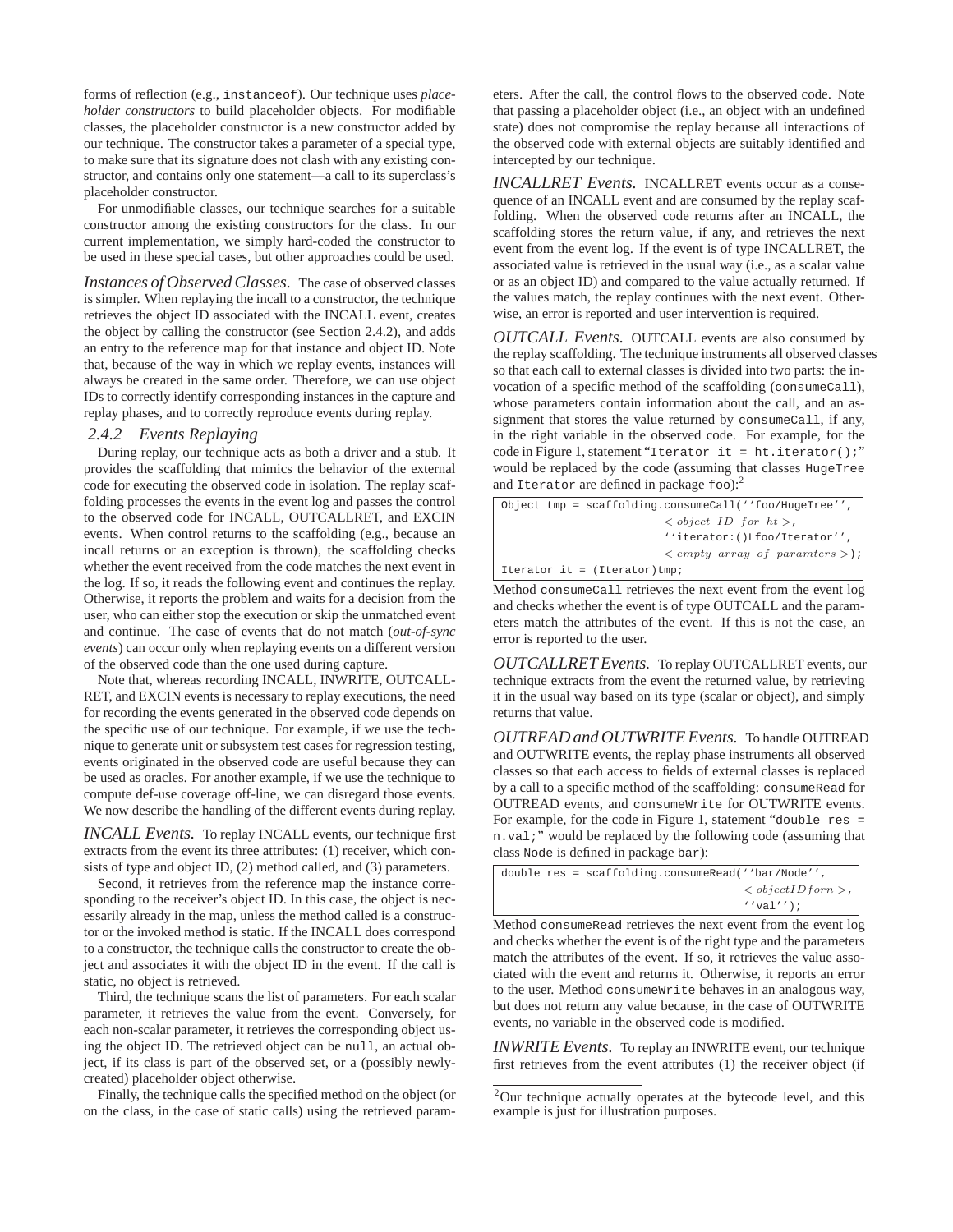the accessed field is non-static), which represents the object whose field is being modified, (2) the name of the field being modified, and (3) the value to be assigned to the field. As usual, the value can be an actual scalar value, an actual object, a placeholder object, or null. Analogous to INCALL events, if the field is non static, the receiver object is necessarily already existent when the INWRITE event occurs. After collecting the information, the technique simply sets the value of the field in the identified object (or in the class, in the case of static fields) to the appropriate value.

*EXCIN Events.* Our technique replays EXCIN events by extracting from the event the object ID for the exception, retrieving the corresponding object, and throwing it.

*EXCOUT Events.* The replay scaffolding consumes EXCOUT events by providing an exception handler that catches any exceptions that may propagate from the observed code. The handler retrieves the next event from the event log and checks whether the event is of type EXCOUT and the exception thrown matches the exception that was recorded. If not, an error is reported to the user.

## **2.5 Additional Considerations**

For space reasons, we glossed over several technical details. In this section, we concisely discuss the most relevant ones.

**Assumptions:** Our technique works under some assumptions. We assume that there is no direct access from an unmodifiable class to a field of an observed class. Unmodifiable classes are typically in system libraries, so we expect this assumption to hold in most cases—libraries do not typically know the structure of the classes in the application. We also assume that the interleaving due to multithreading does not affect the behavior of the observed code because our technique does not order "internal events" (e.g., calls between observed methods), which occur naturally during replay. Finally, we assume that runtime exceptions occur deterministically.

**Special handling of specific language features:** Our technique can handle most uses of reflection. However, in some cases (e.g., when reflection is used in external code to modify fields of observed classes), additional instrumentation is required. Analogously, to correctly handle all accesses to arrays, some additional instrumentation is required. Finally, inheritance and access modifiers require some special handling. In particular, in some cases, the technique must change access modifiers of class members to be able to replay recorded executions (which can be done without affecting the semantics of the observed code).

# **3. EMPIRICAL EVALUATION**

To evaluate our technique, we built SCARPE (Selective Capture And Replay of Program Executions), a prototype tool that implements our technique, and used it on a software subject. During capture, SCARPE runs the application being captured using a custom class loader. Such class loader inputs the list of observed classes and instruments (modifiable) classes on the fly, at class-loading time, using the Byte Code Engineering Library (BCEL).<sup>3</sup> In this way, we simplify the capture phase because there is no need to save instrumented versions of the application and related libraries and to use special class paths during execution. This aspect is especially important if the technique is to be used on users' machines.

During replay, SCARPE acts as the replay scaffolding. It mimics the behavior of the part of the system that is not being replayed (i.e., the external code) and suitably reproduces and consumes events. Also in this case, the necessary instrumentation is performed on the fly, by means of another custom class loader.

Using SCARPE, we performed a feasibility study. The goal of the study was to assess whether the technique can be used on something more than a toy application and to evaluate its practicality. As a subject, we used NANOXML, an XML parser that consists of 19 classes and about 3,300 lines of code. To execute NANOXML, we used a test suite, developed by other researchers, that contains 216 test cases. For each class  $c$  in the application, we defined an observed set consisting of c only and ran all test cases in the test suite using SCARPE. In this way, we recorded 216 event logs (one for each test case in the test suite) for each of the 19 classes in the application, for a total of more than 4,000 logs. We then replayed, for each class, all the recorded executions for that class.

The feasibility study was a complete success, in that all executions were correctly captured and replayed. We checked the correctness of the replay both by making sure that all of the events generated by the observed set were matching the logged events and by spot checking some of the executions. (To this end, we created a special version of SCARPE that reports all of the events generated by the observed code and lets the user inspect them.)

Although this is just a feasibility study, and the evaluation of our technique is still in its early stages, we consider the successful capture and replay of thousands of executions a very promising result.

# **4. RELATED WORK**

Several techniques have been defined for capture and replay of entire applications. The technique that is most related to ours is JRAPTURE, by Steven and colleagues [9], a technique and a tool for capture and replay of executions of Java programs. The technique replaces the standard Java API with a customized API that records all inputs to the running program. During replay, another customized API feeds the recorded data back to the program. This technique incurs in many of the problems that we mention in the Introduction because it captures complete input/output information for each execution. Moreover, JRAPTURE requires two customized versions of the Java API for each Java version targeted.

Other related techniques aim to reproduce the concurrent behavior of applications (e.g., [1, 2, 3, 7, 10]). In particular, Choi and colleagues present DejaVu, a platform for analyzing multi-threaded Java program executions [1, 2]. DejaVu supports debugging activities by performing a fully-deterministic replay of non-deterministic executions. DejaVu and our technique have different goals and, thus, a different set of constraints and tradeoffs. DejaVu focuses on reproducing, giving the same inputs, the same application behavior in terms of concurrency-related events, has no need to store input and output values, and does not have efficiency constraints. Our technique is mostly concerned with automatically capturing and replaying subsystems and has efficiency as a priority because we want the technique to be usable also on deployed software.

Recently, Saff and Ernst presented a technique for automated test factoring that aims at improving the efficiency of testing by automatically building mock objects for testing units in isolation [8]. Although interesting, their approach is still preliminary. Our technique seems to provide better support for Java's object-oriented features and characteristics (e.g., it is not clear how their approach would handle exceptions and unmodifiable classes). Also, our approach is more general and can be used for different applications. In fact, our replay scaffolding could be used as a set of mock objects for the subsystem or unit of interest.

# **5. CONCLUSION AND FUTURE WORK**

We presented a novel technique for selective capture and replay of program executions, a tool that implements the technique, and a study performed on a real application that shows the feasibility of the approach. There are many possible directions for future work.

<sup>3</sup> http://jakarta.apache.org/bcel/